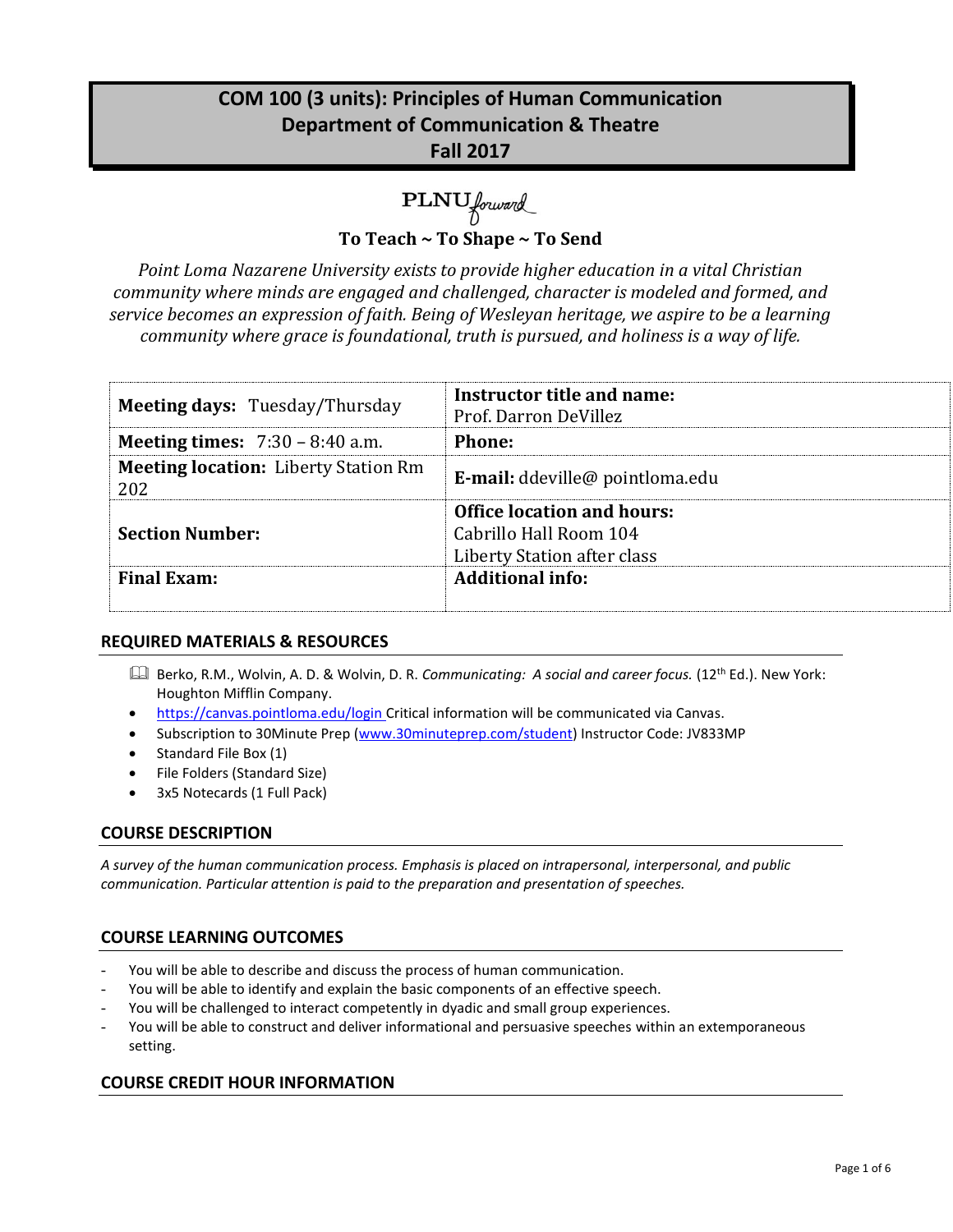In the interest of providing sufficient time to accomplish the stated Course Learning Outcomes, this class meets the PLNU credit hour policy for a 3 Unit class delivered over 16 weeks. Specific details about how the class meets the credit hour requirement can be provided upon request.

#### **COURSE PROCEDURE**

- 1. You are expected to be familiar with all material in Canvas, including this syllabus and class schedule.
- 2. On Lecture Days: Students must arrive on time and prepared to engage. Electronic devices will not be allowed unless permission is given by the instructor.
- 3. On Speech Days: Students will arrange the classroom as specified by the instructor, break into group, get topics from instructor, and immediately begin prepping for their speeches. In order to receive your topic you must show the printed out articles that you will be using as references. If you do not have these articles you will not be given a topic and therefore will not be able to participate in class that day and therefore receive a (0) on that assignment.
- 4. Students will actively listen to their classmates during speeches and offer appropriate constructive criticism.

## **ASSESSMENT & GRADING**

| Grade Scale (% to Letter): |    |          |    |
|----------------------------|----|----------|----|
| 93-100                     | А  | 73-76    | C. |
| 90-92                      | А- | 70-72    | C- |
| 87-89                      | B+ | 67-69    | D+ |
| 83-86                      | B  | 63-66    | D  |
| 80-82                      | R- | 60-62    | D- |
| 77-79                      | C+ | $0 - 59$ |    |

#### **Course Point Values:**

| <b>Assignment</b>                    | <b>Point Value</b> |
|--------------------------------------|--------------------|
| Class Activities (5 at 10 pts. Each) | 50                 |
| In Class Speeches (16)               | 175                |
| Out of Class Speeches (16)           | 175                |
| Speech to Inform                     | 150                |
|                                      |                    |
| Journals                             | 200                |
| Midterm Exam                         | 150                |
| Final Exam Testing Out               | 100                |
| <b>Total</b>                         | 1000               |

## **STUDENT RESPONSIBILITY**

It is the student's responsibility to maintain his/her class schedule. Should the need arise to drop this course (personal emergencies, poor performance, etc.), the student has the responsibility to follow through (provided the drop date meets the stated calendar deadline established by the university), not the instructor. Simply ceasing to attend this course or failing to follow through to arrange for a change of registration (drop/add) may easily result in a grade of F on the official transcript.

#### **INCOMPLETES AND LATE ASSIGNMENTS**

All assignments are to be submitted/turned in by the beginning of the class session when they are due—including assignments posted online.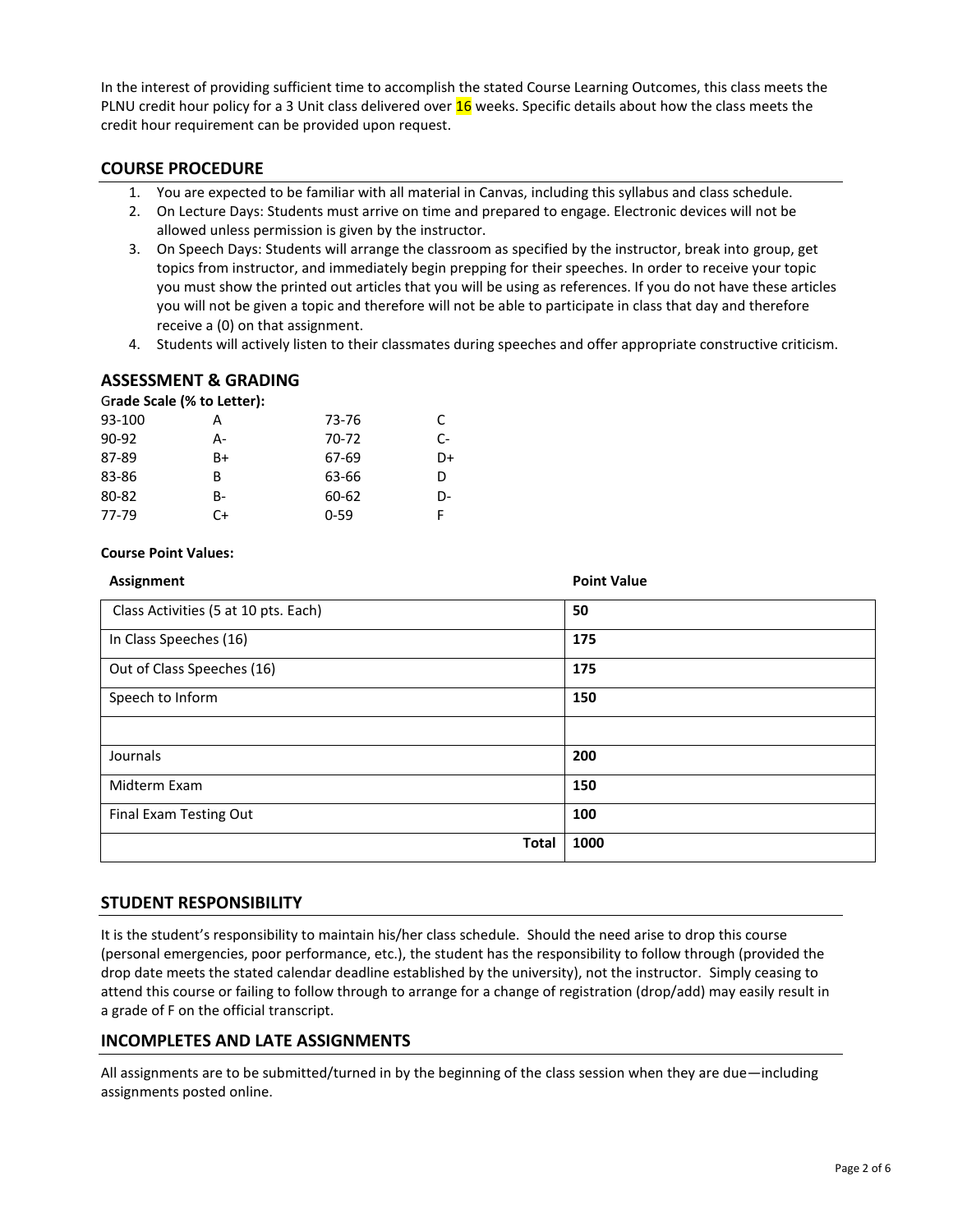## **ATTENDANCE AND PARTICIPATION**

Regular and punctual attendance at all classes is considered essential to optimum academic achievement. You are expected to attend each class session. It is recognized that many of you have outside commitments to the university; these are considered excused, but must be cleared with the instructor PRIOR to the absence and written documentation presented, including sports. If you are absent from more than 10 percent of class meetings, I have the option of filing a written report which may result in de-enrollment. If the absences exceed 20 percent, you may be de-enrolled without notice. If the date of de-enrollment is past the last date to withdraw from a class, you will be assigned a grade of W or WF consistent with university policy in the grading section of the catalog. See Academic [Policies](http://www.pointloma.edu/experience/academics/catalogs/undergraduate-catalog/point-loma-education/academic-policies) in the undergrad student catalog.

#### **USE OF TECHNOLOGY**

Point Loma Nazarene University encourages the use of technology for learning, communication, and collaboration. However, cell phones must be turned off before class begins. Laptops, tablets and all other electronic devices cannot be used during lecture/discussion without permission by the instructor or authorized by the Disability Resource [Center](http://www.pointloma.edu/experience/offices/administrative-offices/academic-advising-office/disability-resource-center) (DRC). The use of these technology devices during any class period will count in your absence.

#### **ACADEMIC HONESTY**

"PLNU exists to provide higher education in a vital Christian community where minds are engaged and challenged, character is modeled and formed…"(PLNU Catalog). As such students should demonstrate academic honesty by doing original work and by giving appropriate credit to the ideas of others. As explained in the university catalog, academic dishonesty is the act of presenting information, ideas, and/or concepts as one's own when in reality they are the results of another person's creativity and effort. Violations of university academic honesty include cheating, plagiarism, falsification, aiding the academic dishonesty of others, or malicious misuse of university resources. A faculty member who believes a situation involving academic dishonesty has been detected may assign a failing grade for a) that particular assignment or examination, and/or b) the course following the procedure in the university catalog. Students may appeal also using the procedure in the university catalog. Se[e Academic Policies](http://www.pointloma.edu/experience/academics/catalogs/undergraduate-catalog/point-loma-education/academic-policies) for further information.

## **ACADEMIC ACCOMMODATIONS**

While all students are expected to meet the minimum academic standards for completion of this course as established by the instructor, students with disabilities may request academic accommodations. At Point Loma Nazarene University, students must request that academic accommodations by filing documentation with the [Disability Resource Center](http://www.pointloma.edu/experience/offices/administrative-offices/academic-advising-office/disability-resource-center) (DRC), located in the Bond Academic Center. Once the student files documentation, the Disability Resource Center will contact the student's instructors and provide written recommendations for reasonable and appropriate accommodations to meet the individual needs of the student. See [Academic Policies](http://www.pointloma.edu/experience/academics/catalogs/undergraduate-catalog/point-loma-education/academic-policies) in the (undergrad/graduate as appropriate) academic catalog.

## **FERPA POLICY**

In compliance with federal law, neither PLNU student ID nor social security number should be used in publicly posted grades or returned sets of assignments without student written permission. This class will meet the federal requirements by (Note: each faculty member should choose one strategy to use: distributing all grades and papers individually; requesting and filing written student permission; or assigning each student a unique class ID number not identifiable on the alphabetic roster.). Also in compliance with FERPA, you will be the only person given information about your progress in this class unless you have designated others to receive it in the "Information Release" section of the student portal. See [Policy Statements](http://www.pointloma.edu/experience/academics/catalogs/undergraduate-catalog/policy-statements) in the (undergrad/ graduate as appropriate) academic catalog.

## **FINAL EXAMINATION POLICY**

Successful completion of this class requires taking the final examination **on its scheduled day**. The final examination schedule is posted on th[e Class Schedules](http://www.pointloma.edu/experience/academics/class-schedules) site and on Canvas. No requests for early examinations or alternative days will be approved.

## **COPYRIGHT POLICY**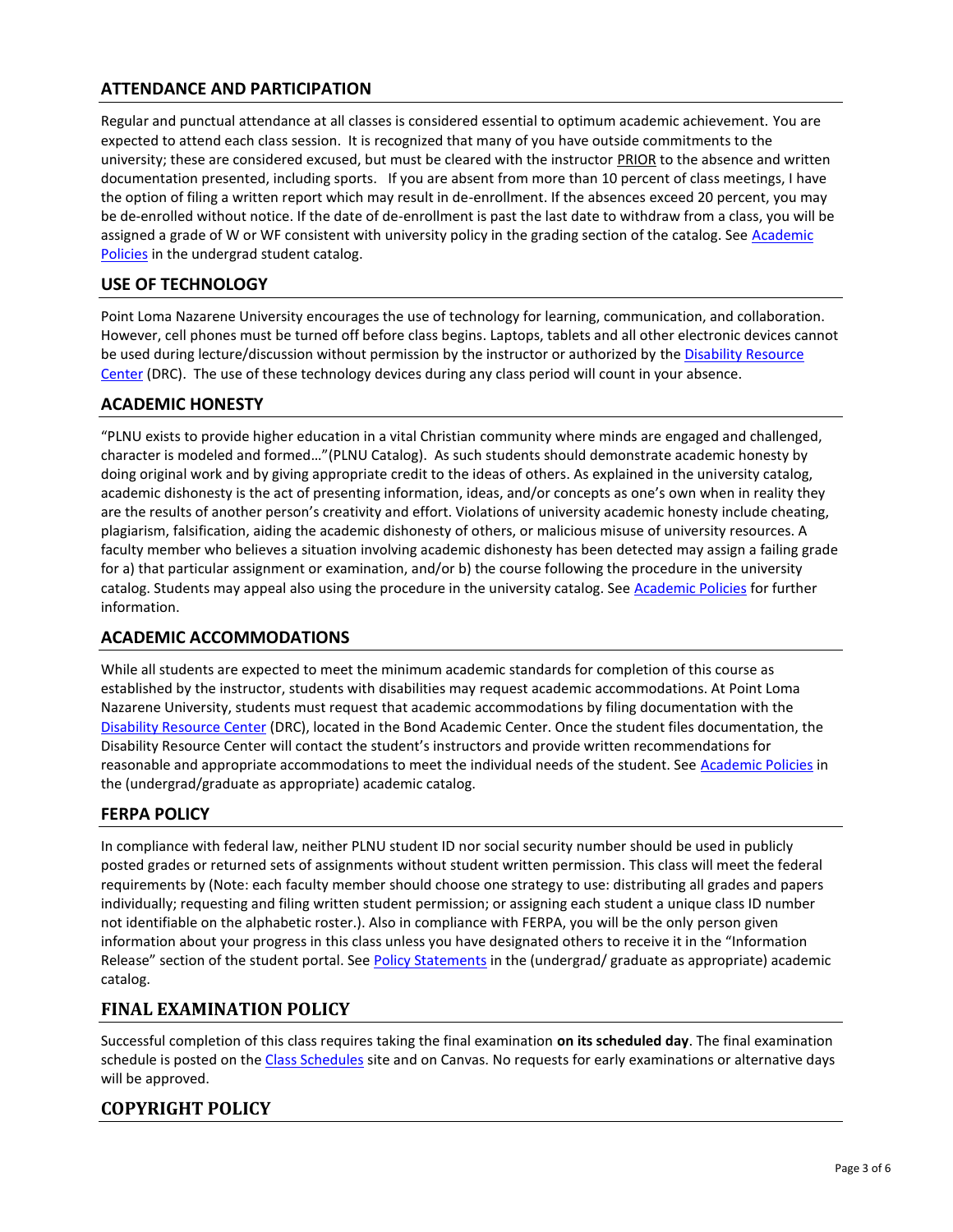Point Loma Nazarene University, as a non-profit educational institution, is entitled by law to use materials protected by the US Copyright Act for classroom education. Any use of those materials outside the class may violate the law.

## **COURSE CALENDAR** (subject to change)

.

| Date                                | Discussion/Activity                                                             | HW Due                                                           | <b>HW Assigned</b>                                               |
|-------------------------------------|---------------------------------------------------------------------------------|------------------------------------------------------------------|------------------------------------------------------------------|
| August 30<br>Monday schedule !!!??? | Syllabus and Course Procedures                                                  |                                                                  | Registration of Prep<br>and Video Tutorials                      |
| September 4                         | Chapter 1: The Human Communication<br>Process                                   | Registration of<br>30MinPrep and<br><b>Video Tutorials</b>       | Quiz #1                                                          |
| September 6                         | Chapter 1 Continued                                                             | Quiz #1                                                          | Quiz #2                                                          |
| September 11                        | Chapter 2: Foundations of Verbal<br>Language                                    | Quiz #2                                                          |                                                                  |
| September 13                        | Chapter 3: Nonverbal Communication                                              |                                                                  | <b>Breaking the Rules</b><br>Log                                 |
|                                     |                                                                                 |                                                                  | Janusik/ Wolvin<br><b>Student Listening</b><br>Survey (pg.82-83) |
| September 18                        | Chapter 4: Listening                                                            | <b>Breaking the</b><br><b>Rules Log</b>                          |                                                                  |
|                                     |                                                                                 | Janusik/ Wolvin<br><b>Student Listening</b><br>Survey (pg.82-83) |                                                                  |
| September 20                        | Chapter 6: Interpersonal and<br><b>Electronically Mediated</b><br>Communication |                                                                  |                                                                  |
| September 25                        | Chapter 6 Continued                                                             |                                                                  | Social Media Survival<br>Guide                                   |
| September 27                        | Chapters 11, 12, 13: Public Speaking                                            | Social Media<br>Survival Guide                                   | Midterm Review                                                   |
| October 2                           | Chapters 11, 12, 13: Public Speaking<br>Continued                               | Midterm Review                                                   |                                                                  |
|                                     | <b>Midterm Review</b>                                                           |                                                                  |                                                                  |
| October 4                           | Midterm Exam                                                                    |                                                                  |                                                                  |
| October 9                           | Speeches Week 1                                                                 |                                                                  | In Class and Out of<br><b>Class Journaling</b>                   |
|                                     |                                                                                 |                                                                  | Reference Articles                                               |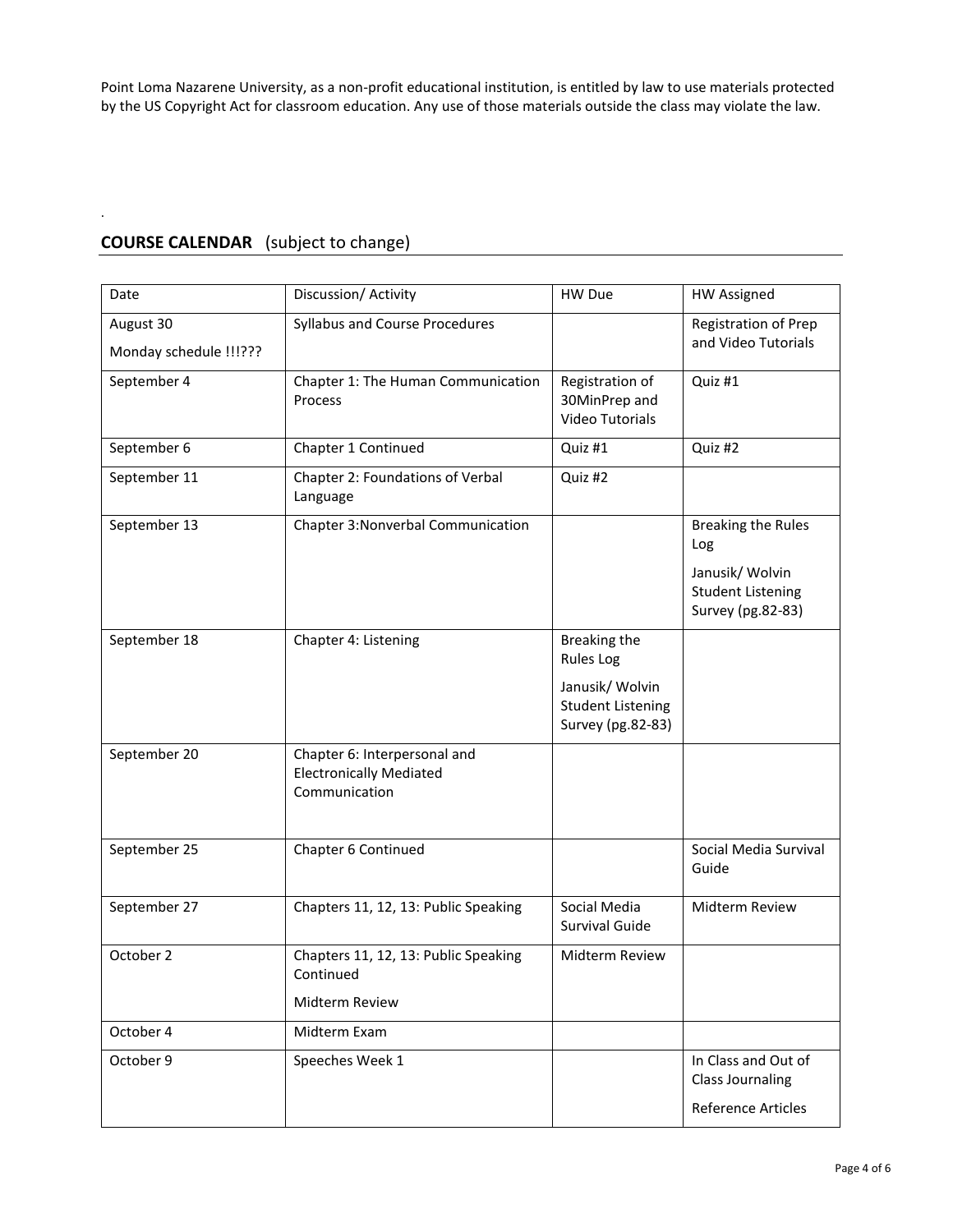| October 11     |                               | In Class and Out of<br><b>Class Journaling</b> |
|----------------|-------------------------------|------------------------------------------------|
|                |                               | <b>Reference Articles</b>                      |
| October 16     | Speeches Week 2               | In Class and Out of<br><b>Class Journaling</b> |
|                |                               | <b>Reference Articles</b>                      |
| October 18     |                               | In Class and Out of<br><b>Class Journaling</b> |
|                |                               | <b>Reference Articles</b>                      |
| October 23     | Speeches Week 3               | In Class and Out of<br><b>Class Journaling</b> |
|                |                               | <b>Reference Articles</b>                      |
| October 25     |                               | In Class and Out of<br><b>Class Journaling</b> |
|                |                               | <b>Reference Articles</b>                      |
| October 30     | Speeches Week 4               | In Class and Out of<br><b>Class Journaling</b> |
|                |                               | Reference Articles                             |
| November 1     |                               | In Class and Out of<br><b>Class Journaling</b> |
|                |                               | <b>Reference Articles</b>                      |
| November 6     | Speeches Week 5               | In Class and Out of<br><b>Class Journaling</b> |
|                |                               | <b>Reference Articles</b>                      |
| November 8     |                               | In Class and Out of<br><b>Class Journaling</b> |
|                |                               | <b>Reference Articles</b>                      |
| November 13    | Speeches Week 6               | In Class and Out of<br><b>Class Journaling</b> |
|                |                               | Reference Articles                             |
| November 15    |                               | In Class and Out of<br><b>Class Journaling</b> |
|                |                               | <b>Reference Articles</b>                      |
| November 20-22 | Thanksgiving                  |                                                |
| November 27    | Speeches Week 7 (Informative) | In Class and Out of<br><b>Class Journaling</b> |
|                |                               | <b>Reference Articles</b>                      |
| November 30    |                               | In Class and Out of<br><b>Class Journaling</b> |
|                |                               | <b>Reference Articles</b>                      |